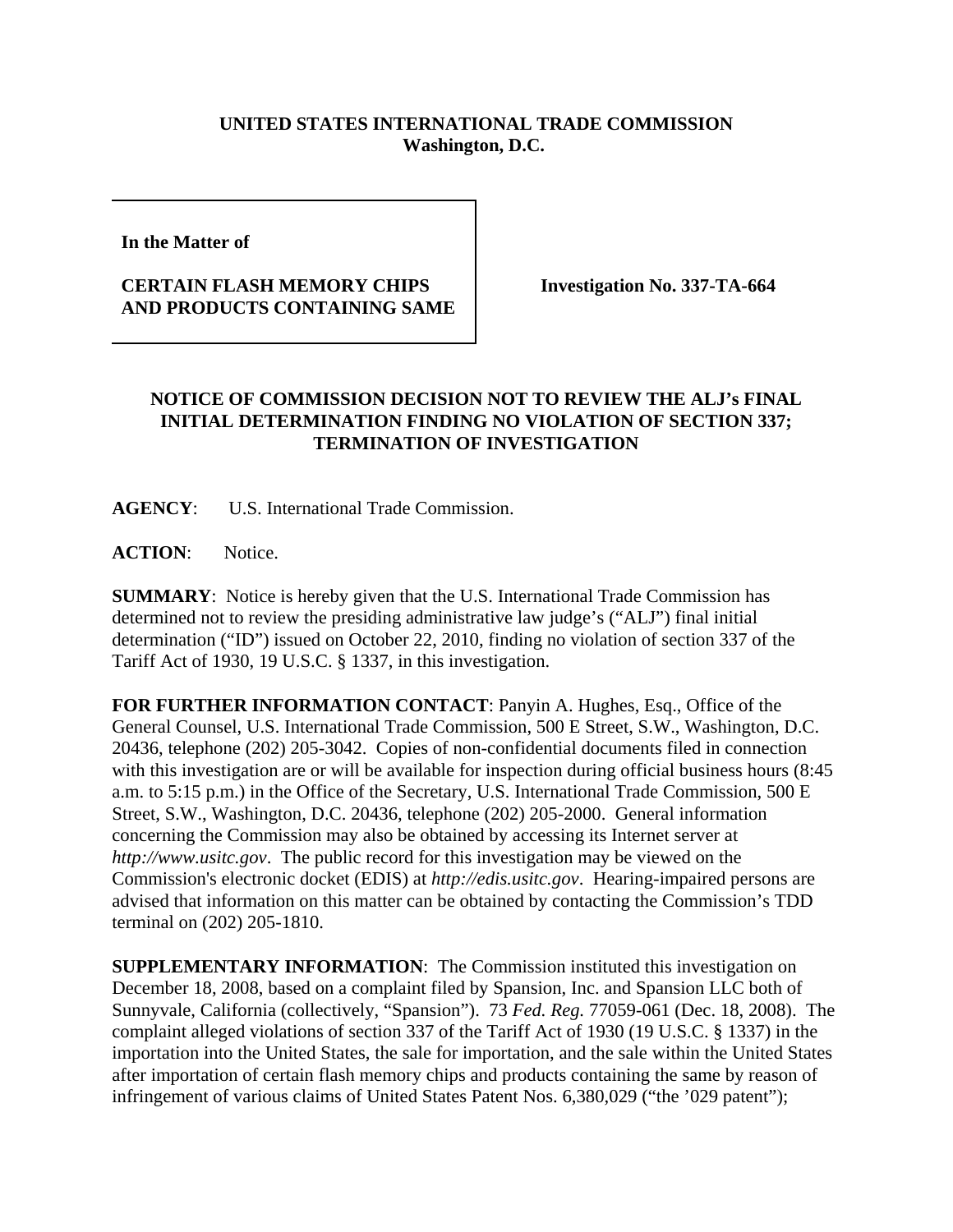6,080,639 ("the '639 patent"); 6,376,877 ("the '877 patent"); and 5,715,194 ("the '194 patent"). The '029 patent and the '639 patent were subsequently terminated from the investigation. The complaint named over thirty respondents. On March 12, 2010, the complaint and notice of investigation were amended to terminate several respondents from the investigation and to add certain entities as respondents. 75 *Fed. Reg.* 11909-910 (Mar. 12, 2010).

On October 22, 2010, the ALJ issued his final ID, finding no violation of section 337 by Respondents with respect to any of the asserted claims of the two remaining patents. Specifically, the ALJ found that the accused products do not infringe the asserted claims of the '877 patent. The ALJ also found that none of the cited references anticipated the asserted claims and that none of the cited references rendered the asserted claims of the '877 patent obvious. The ALJ further found that an industry in the United States that practices or exploits the '877 patent does not exist, nor is such an industry in the process of being established, and concluded that Spansion failed to satisfy the domestic industry requirement of section 337 (19 U.S.C. § 1337(a)(2) and (3)). With respect to the '194 patent, the ALJ found that certain accused products do not infringe its asserted claims. The ALJ, however, found that other accused products met all the limitations of the asserted claims but found that a prior art reference, United States Patent No. 5,621,684 to Jung, anticipated the asserted claims and rendered them invalid. The ALJ also found that the asserted claims were not obvious in light of the references respondents relied upon to prove obviousness. The ALJ further found that an industry in the United States that practices or exploits the '194 patent does not exist, nor is such an industry in the process of being established, and concluded that Spansion failed to satisfy the domestic industry requirement of section 337.

On November 8, 2010, the Commission investigative attorney ("IA") filed a petition for review of the ID, seeking review of the ALJ's determination that Spansion failed to satisfy the domestic industry requirement by relying on licensing efforts that occurred after the complaint was filed. The next day, Respondents filed a joint contingent petition for review, asking the Commission to review certain findings in the ID in the event that the Commission decides to review the ID. Spansion did not petition the Commission for review of any findings in the ID. On November 16, 2010, Spansion filed a combined response to the IA's petition for review and Respondents' joint contingent petition for review. Also on November 16, 2010, Respondents filed a joint response to the IA's petition for review.

Having examined the record of this investigation, including the ALJ's final ID, the petitions for review, and the responses thereto, the Commission has determined not to review the subject ID.